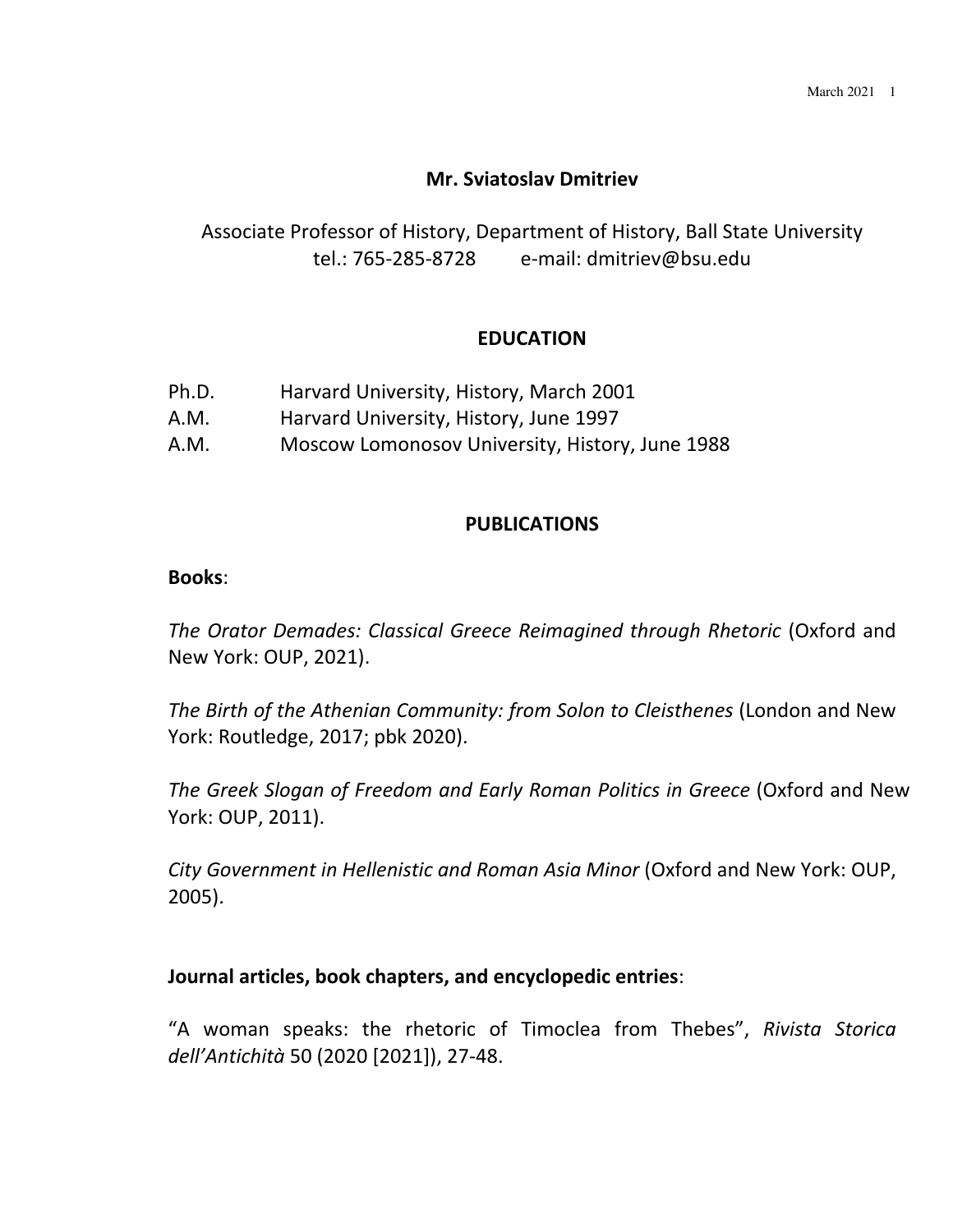"Rhetoric, philosophy, and poetry in Gorgias' *Encoimium of Helen"*, *Rivista di filologia e di istruzione classica* 148 (2020): 327-369.

"Early Byzantine ideologies and identities in two panegyrics for Anastasius I", *Byzantion* 90 (2020): 19-46. 

"John Lydus on Numa Pompilius", Medioevo Greco 19 (2019), 69-81.

"War orphans and orphans of democracy in Classical Athens: the Decree of Theozotides and the Prytaneion Decree reconsidered", in From Document to *History. Epigraphic Insights into the Greco-Roman World, ed. C. F. Noreña and N.* Papazarkadas. Vol. 1 (Leiden and Boston: Brill, 2019): 37-55.

"John Lydus' knowledge of Latin and language politics in sixth-century Constantinople", *Byzantinische Zeitschrift* 111 (2018): 55-70.

"The Theoric Fund, the Athenian finance in the 330s, and Apollodorus", *Dike* 19-20 (2016-2017 [2018]): 83-105.

Entries "Amicitia"; "Conference in Lysimacheia, 196 BCE"; "Demosthenes (384-322 BCE)"; "Fides"; "Koine Eirene"; "Roman-Syrian War"; "Second Macedonian War", in The Encyclopedia of Diplomacy, ed. G. Martel (Wiley-Blackwell, 2018).

"Early Byzantine public physicians: a short-lived social phenomenon with a long history", *Byzantion* 87 (2017): 207-231.

"Recycling the classical past: rhetorical responses from the Roman period to a military loss in classical Greece", in *Brill's Companion to Military Defeat in Ancient Mediterranean Society*, ed. J. H. Clark and B. D. Turner (Leiden: Brill, 2017): 309-334.

"The status of Greek cities in Roman reception and adaptation", *Hermes.* Zeitschrift für klassische Philologie 145.2 (2017): 195-209.

"Killing in style: Demosthenes, Demades, and Phocion in later rhetorical tradition", *Mnemosyne* 69 (2016): 931-954.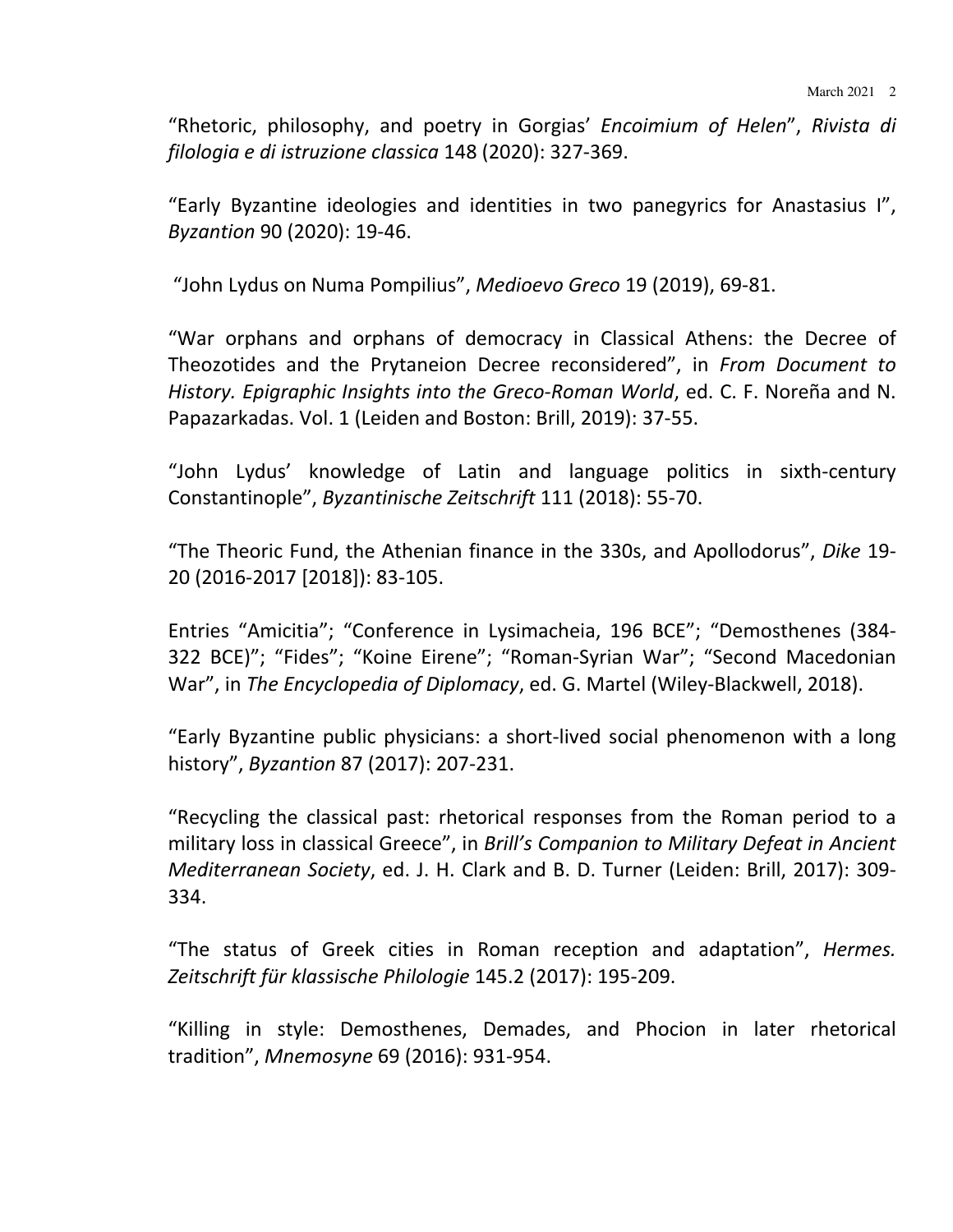"The protection of slaves in the Athenian law against *hubris"*, *Phoenix* 70.1-2  $(2016): 64-76.$ 

"The cultural context of Byzantium's political and religious controversy with the West in the ninth century", *Porphyra* 24 (2015): 4-27.

"John Lydus' political message and the Byzantine idea of imperial rule", *Byzantine and Modern Greek Studies* 39 (2015): 1-24.

"Herodotus, *isonomia*, and the origins of Greek democracy", Athenaeum 103  $(2015): 53-83.$ 

"Athenian *atimia* and legislation against tyranny and subversion", The Classical *Quarterly* n.s. 65 (2015): 35-50.

"Posthumous adoption in classical Athens", *Chiron* 44 (2014): 67-85.

Entries "Antigonus Gonatas"; "Antiochus III"; "Comnenus, John II"; "Constantius II"; "The First Jewish War"; "Flamininus, T. Quinctius"; "Onasander"; "Philip II"; "Philip V"; "The Second Macedonian War"; "The Sicilian Vespers", in The *Encyclopedia of War*, ed. G. Martel (Wiley-Blackwell, 2012).

Entries "Asia Minor, Hellenistic"; "Autonomy"; "Benefactors"; "Kallikrates"; "Kritolaos", in *Wiley-Blackwell's Encyclopedia of Ancient History*, ed. R. S. Bagnall *et al.* (Wiley-Blackwell, 2012).

"John Lydus and his contemporaries on identities and cultures of sixth-century Byzantium", *Dumbarton Oaks Papers* 64 (2010 [2011]): 27-42.

"The *neokoriai* of Ephesus and city rivalry in Roman Asia Minor", in *Roman Priests and the State, ed. F. Santangelo and J. Richardson (Stuttgart: F. Steiner, 2011):* 529-552.

"Antiochus III: a friend and ally of the Roman people", *KLIO* 93 (2011): 104-130.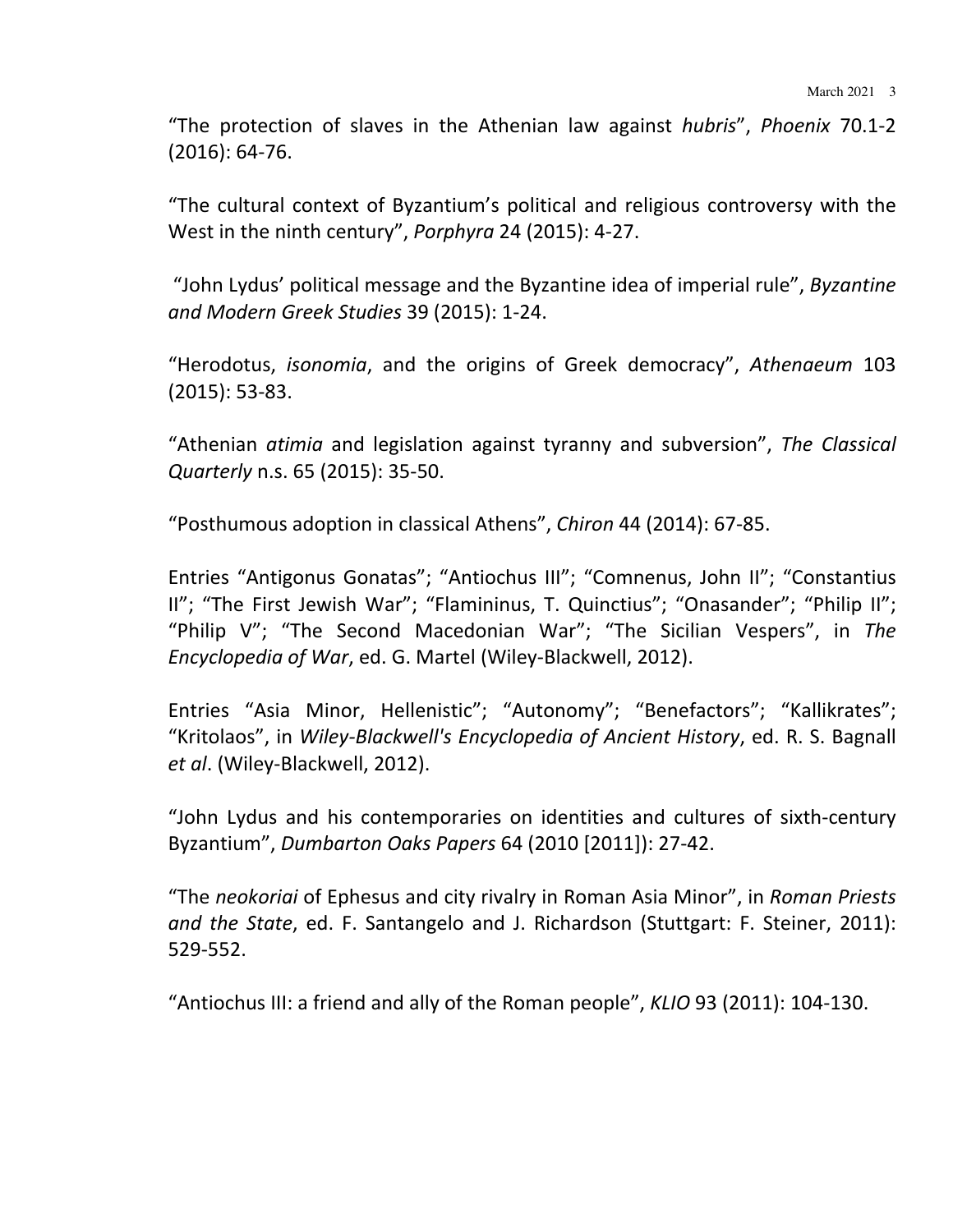Entries "Magistrates and Officials, Greek" and "The Attalids", in The Oxford *Encyclopedia of Ancient Greece and Rome*, ed. M. Gagarin *et al.* (Oxford UP., 2010).

"The Rhodian loss of Caunus and Stratonicea in the 160s", *Harvard Studies in Classical Philology* 105 (2010): 157-176.

"Attalus' request for the cities of Aenus and Maronea in 167", *Historia. Zeitschrift für Alte Geschichte* 59.1 (2010): 106-114.

"(Re-)constructing the Roman empire: from 'imperialism' to 'post-colonialism.' An historical approach to history and historiography", Annali della Scuola Normale *Superiore di Pisa. Classe di Lettere e Filosofia*, ser. 5, vol. 1.1 (2009): 121-161.

"The rise and quick fall of the theory of ancient economic imperialism", The *Economic History Review* 62.4 (2009): 785-801.

"Memnon on the siege of Heraclea Pontica by Prusias I and the war between the kingdoms of Bithynia and Pergamum", Journal of Hellenic Studies 127 (2007): 133-138.

"The last marriage and the death of Lysimachus", *Greek, Roman and Byzantine Studies* 47 (2007): 135-149.

"Cappadocian dynastic rearrangements on the eve of the first Mithridatic war", *Historia* 55.3 (2006): 285-297.

"The history and geography of the province of Asia during its first hundred years and the provincialization of Asia Minor", Athenaeum n.s. 93.1 (2005): 71-133.

"Traditions and innovations in the reign of Aurelian", *The Classical Quarterly* 54 (2004): 568-578.

"Alexander's Exiles Decree", *KLIO* 86 (2004): 348-381.

"'Good emperors' and emperors of the third century", *Hermes. Zeitschrift für klassische Philologie* 132.2 (2004): 211-224.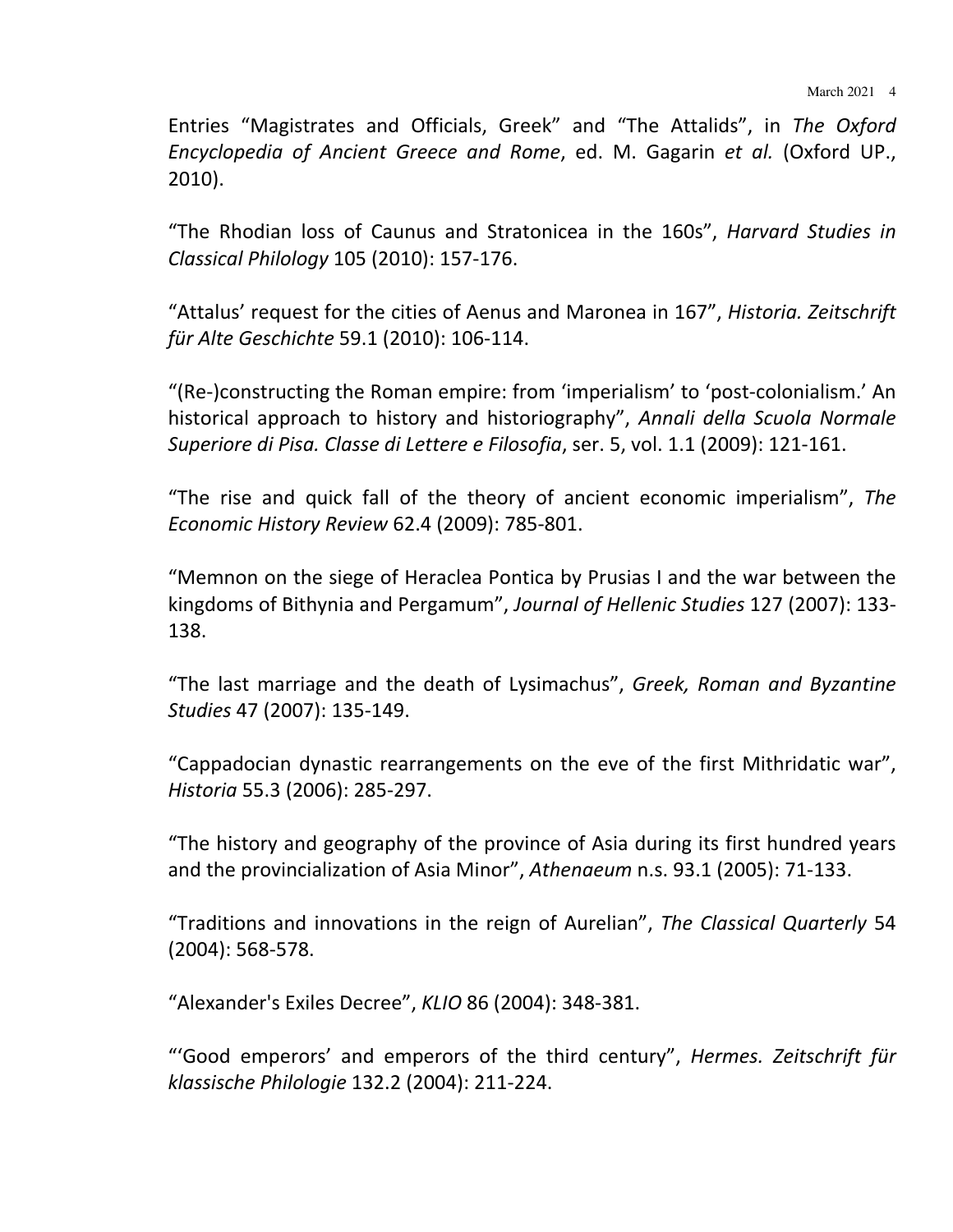"Livy's evidence for the Apamean settlement (188 B.C.)", *American Journal of Ancient History* n.s. 2.1 (2003): 39-62.

"Claudius' grant of Cilicia to Polemo", *The Classical Quarterly* 53 (2003): 286-291.

"Observations on the historical geography of Roman Lycaonia", *Greek*, *Roman and Byzantine Studies* 41 (2000 [2002]): 349-375.

Entries "Antiochus the Great"; "Demetrius Poliorcetes"; "Flamininus, Titus Quinctius"; "Issus, battle of"; "Lysimachus", in *Encyclopedia of the Ancient World*, ed. Th. J. Sienkewicz (Salem Press, 2002).

"The end of *provincia Asia"*, *Historia* 50.4 (2001): 468-489.

"Three notes on Attalid history", *KLIO* 81 (1999): 397-411.

"The *stratagos ek panton* in Rhodian inscriptions", *Historia* 48.2 (1999): 245-253.

"Melioration (beltiosis) in Byzantine documents (10th-15th centuries)", Jahrbuch *der Österreichischen Byzantinistik* 49 (1999): 61-88.

"*Hoi eponymoi* and *hai eponymoi archai* in the cities of Hellenistic and Roman Asia Minor", *Revue des Études Anciennes* 99.3-4 (1997): 525-534.

"*Probole* and *antiprobole* in electoral procedure in Oinoanda", *Latomus. Revue d'Études Latines* 55.1 (1996): 112-126.

"Notes on Inscriptions from Asia Minor", *Epigraphica Anatolica* 26 (1996): 105-110.

"On *I.Priene* 82.15-21", *Zeitschrift für Papyrologie und Epigraphik* 103 (1994): 115-116.

**Translations and commentaries (***Brill's New Jacoby***)**: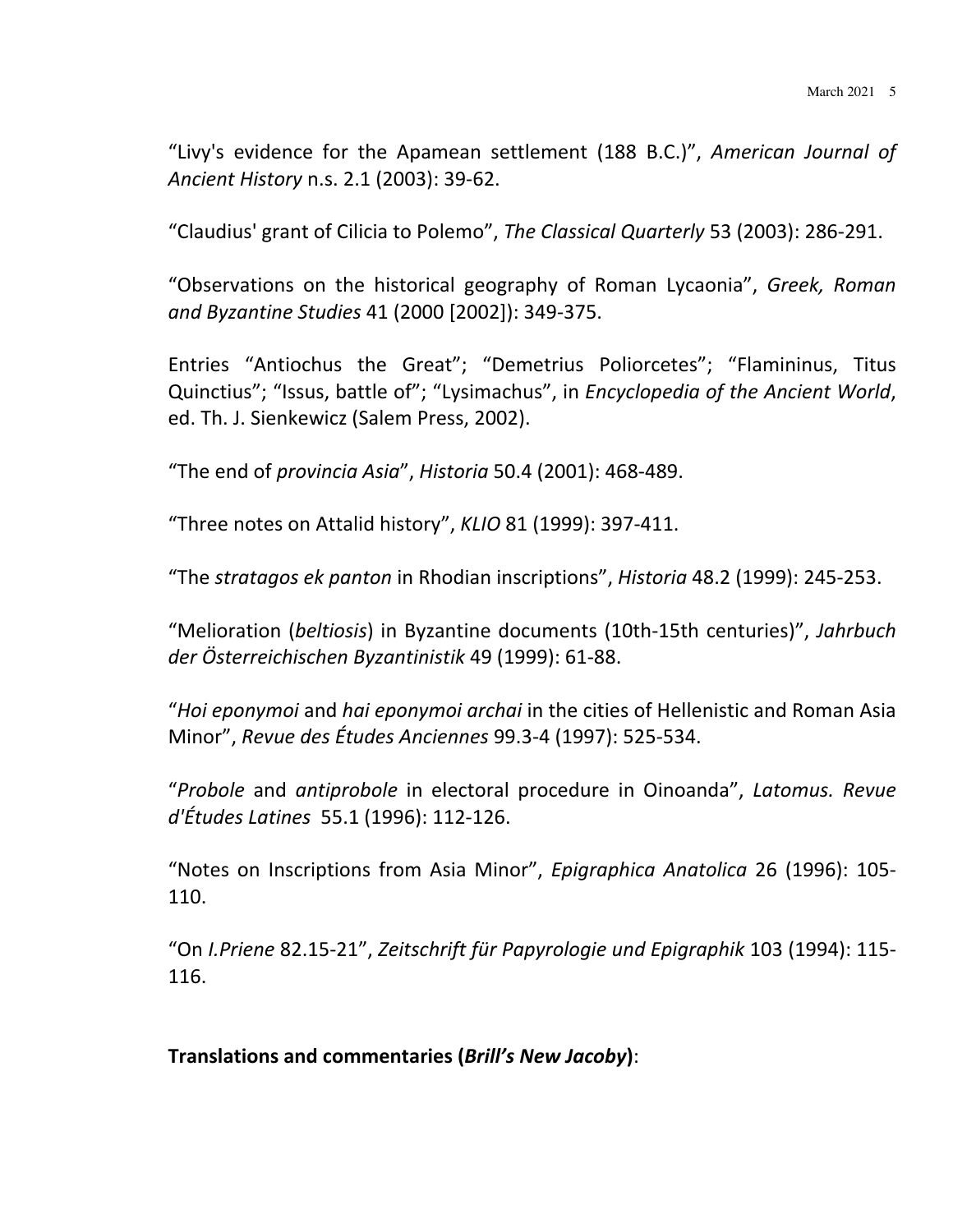Demochares (*BNJ* 75): 25,053 words

http://referenceworks.brillonline.com/entries/brill-s-new-jacoby/demochares-75 a75

Stesimbrotos of Thasos (*BNJ* 107): 22,873 words http://referenceworks.brillonline.com/entries/brill-s-new-jacoby/stesimbrotosof-thasos-107-a107

Demades of Athens (*BNJ* 227): 206,954 words http://referenceworks.brillonline.com/entries/brill-s-new-jacoby/demades-ofathens-227-a227

## **Reviews**:

Angelos Chaniotis, *Age of Conquests: The Greek World from Alexander to Hadrian* (Cambridge, MA: Harvard UP., 2018), in The American Historical Review 124 (2019): 1128-1129.

*Roman Rule in Greek and Latin Writing: Double Vision*, ed. Jesper Majbom Madsen and Roger Rees [*Impact of Empire*, 18] (Leiden and Boston: Brill, 2014), in Latomus 76 (2017): 1128-1131.

Ennio Bauer, Gerusien in den Poleis Kleinasiens in hellenistischer Zeit und der römischen Kaiserzeit. Die Beispiele Ephesos, Pamphylien und Pisidien, Aphrodisias und lasos [Münchner Studien zur Alten Welt, 11] (Munich: Herbert Utz Verlag, 2014), in *KLIO. Zeitschrift für Alte Geschichte* 99 (2017): 354-358.

John F. Haldon, *The Empire That Would Not Die. The Paradox of Eastern Roman Survival, 640-740* (Cambridge, MA, and London: Harvard University Press, 2016), in *The Medieval Review* 16.11.21:

https://scholarworks.iu.edu/journals/index.php/tmr/rt/printerFriendly/22909/28 769

Anthony Kaldellis, *The Byzantine Republic: People and Power in New Rome* (Cambridge, MA: Harvard UP., 2015), in *History: Review of New Books* 44 (2016): 112-113.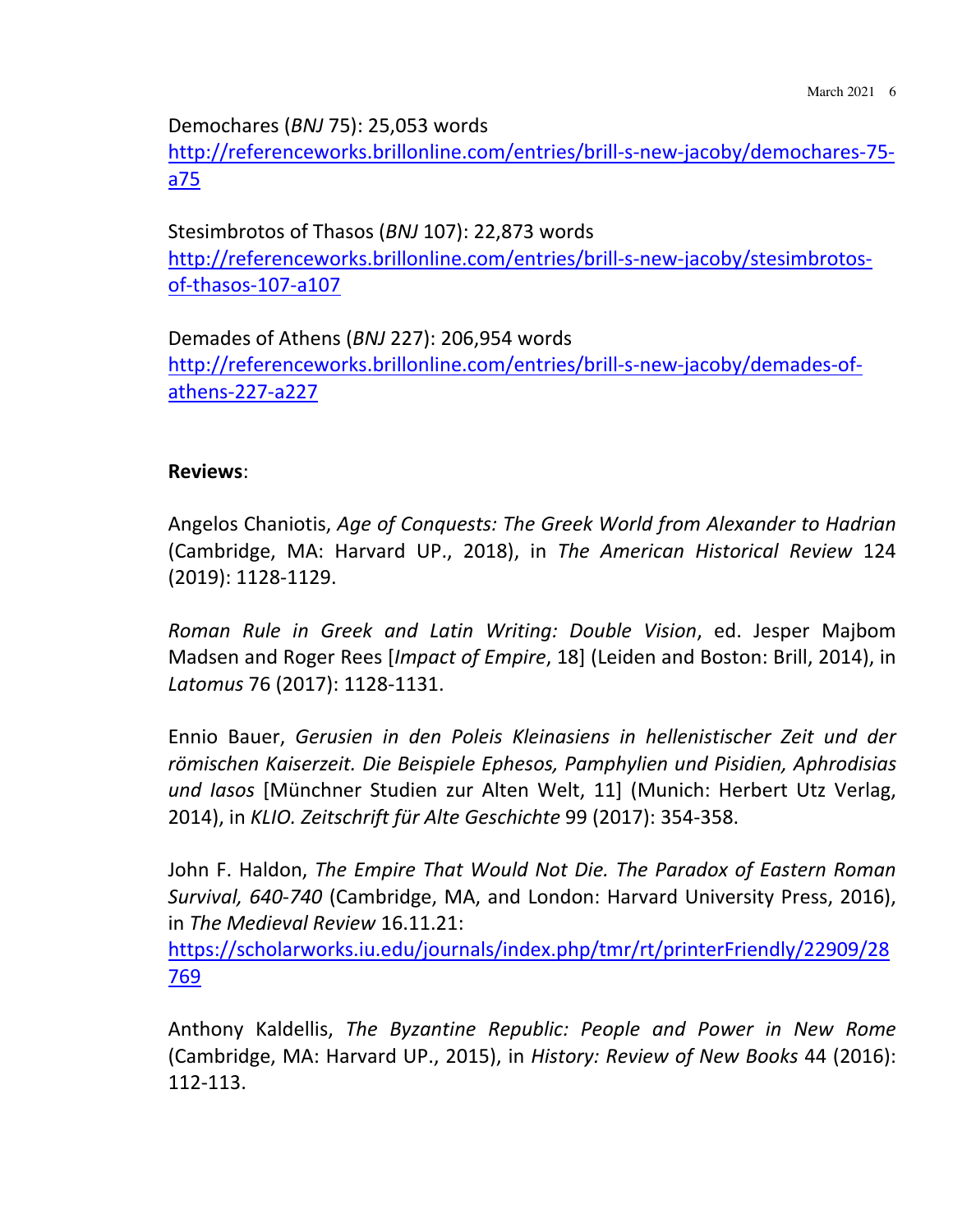Linda-Marie Günther, Bürgerinnen und ihre Familien im hellenistischen Milet. *Untersuchungen zur Rolle von Frauen und Mädchen in der Polis-Öffentlichkeit* (Wiesbaden: Harrassowitz, 2014), in *Gnomon* 88 (2016): 273-274.

*Stadtkultur im Hellenismus*, ed. A. Matthaei and M. Zimmermann [Die hellenistische Polis als Lebensform, 4] (Heidelberg: Verlag Antike, 2014), in *sehepunkte* 15 (2015), No. 2 [15.02.2015]: http://www.sehepunkte.de/2015/02/25895.html

Peter Thonemann, *The Maeander valley: a historical geography from antiquity to Byzantium* (Cambridge: Cambridge UP., 2011), in *Journal of Roman Studies* 102 (2012): 328-329.

Christopher J. Fuhrmann, *Policing the Roman Empire: Soldiers, Administration,* and Public Order (Oxford and New York: Oxford UP., 2012), in The American *Historical Review* 117 (2012): 1275-1276.

Christoph Michels, *Kulturtransfer und monarchischer* "Philhellenismus." Bithynien, Pontos und Kappadokien in hellenistischer Zeit [Schriften zur politischen Kommunikation, 4] (Göttingen: V&R unipress, 2009), in *Gnomon* 82 (2010): 759-762.

*Stadtbilder im Hellenismus*, ed. A. Matthaei and M. Zimmermann [Die hellenistische Polis als Lebensform, 1] (Frankfurt am Main: Verlag Antike, 2009), in *Journal of Hellenic Studies* 130 (2010): 266-267.

Éric Guerber, *Les cités grecques dans l'Empire romaine: les privilèges et les titres* des cité de l'Orient hellénophone d'Octave Auguste à Dioclétien (Rennes: Presses universitaires de Rennes, 2009), in The American Historical Review 115 (2010): 875-876.

Brian M. Lavelle, *Fame, Money, and Power. The Rise of Peisistratos and "Democratic" Tyranny at Athens* (Ann Arbor: The University of Michigan Press, 2005), in *The American Historical Review* 111 (2006): 540-541.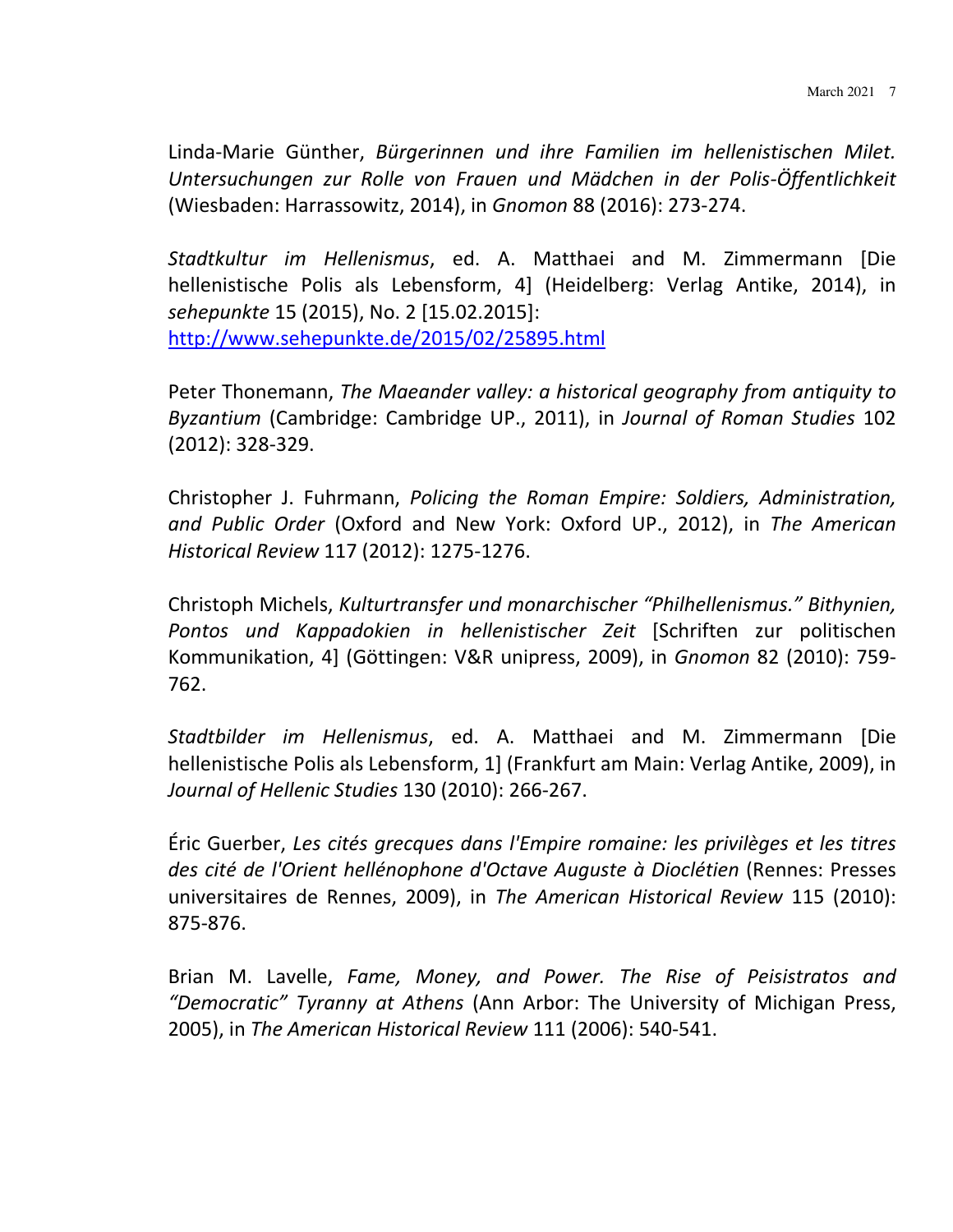Claudia Schulte, *Die Grammateis von Ephesos: Schreiberamt und Sozialstruktur in einer Provinzhauptstadt des römischen Kaiserreiches* (Stuttgart: Ed. Franz Steiner, 1994), in *Revue des Études anciennes* 96.3-4 (1994): 633-634.

## **LECTURES, PRESENTATIONS, AND CONFERENCE PARTICIPATION**

Presentation: "Theoretical models of rulership in Roman and early Byzantine panegyrics." The Society for Classical Studies. The AIA/SCS 2021 Joint Annual *Meeting*. Chicago, IL. January 5-10, 2021.

Presentation: "Roman history in John Lydus's political philosophy." *Johannes* Lydus' De magistratibus. Autor—Werk—Kontext. University of Mannheim, Germany. International Conference. January 17-18, 2020.

Presentation: "Alexander the Great and Timoclea of Thebes: Greek *paideia* under the Roman empire." *American Historical Association.* 134th Annual Meeting. New York, NY. January 3-6, 2020.

Presentation: "Early Byzantine ideologies and identities in two panegyrics for Anastasius I." The Forty-Fifth Annual Byzantine Studies Conference. University of Wisconsin, Madison, WI. International Conference. October 17-20, 2019 [abstract published in *Abstracts of Papers*, 26].

Presentation: "Citizenship for sale? Grants of *politeig* for money: a reappraisal." Citizenship in Classical Antiquity: Current Perspectives and *Challenges*. UCL Institute of Archaeology, London, England. International Conference. July 1-3, 2019.

Presentation: "Rhetorical images of Alexander under the Roman Empire: evidence from *progymnasmata* and declamations." Annual Meeting. The Association of Ancient Historians. Emory University, Atlanta, GA. April 25-27, 2019.

Public lecture: "Demades, or what do we actually know about Classical Greece?" Ball State University. Muncie, IN. March 21, 2018.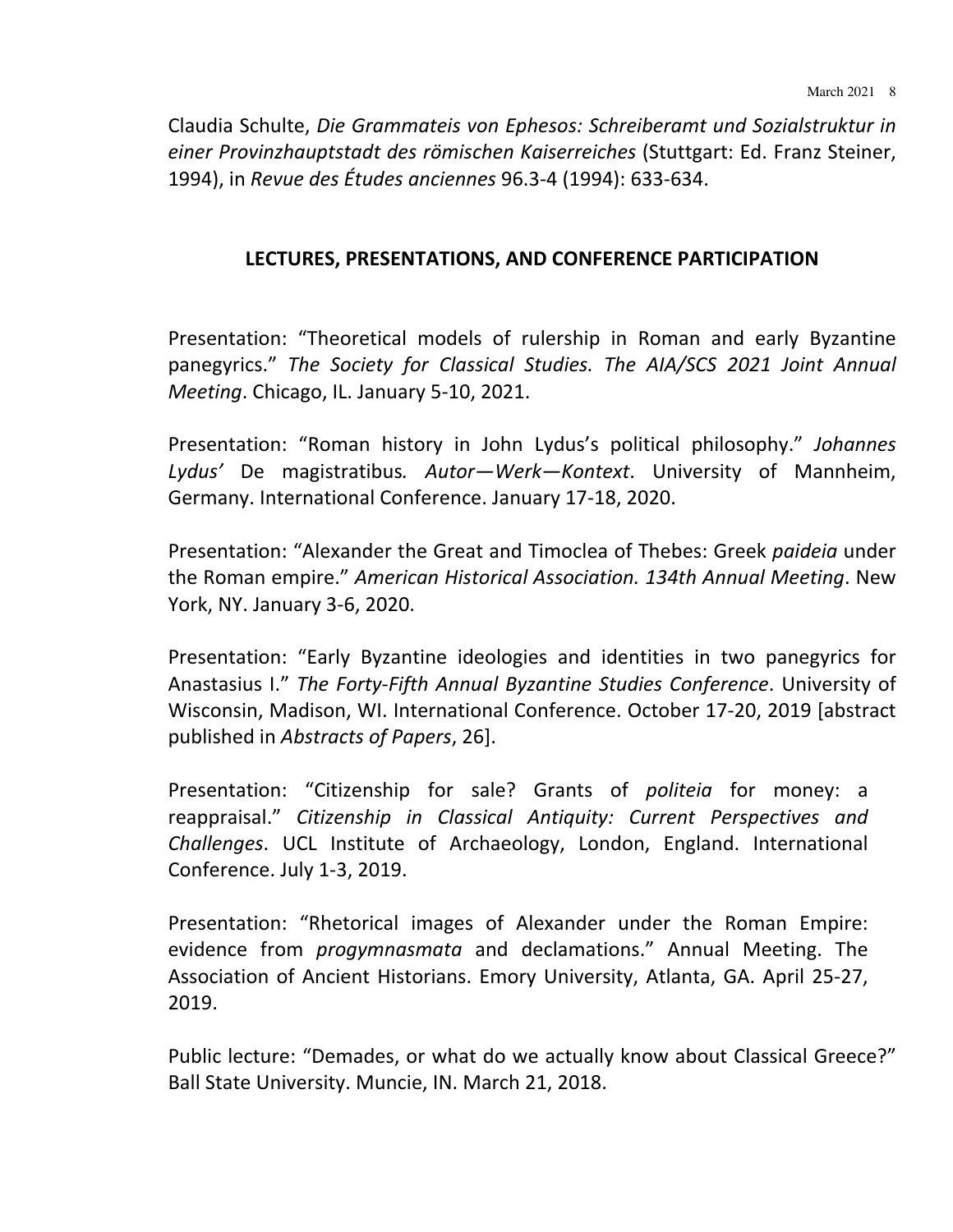Presentation: "John Lydus' ideal ruler: the afterlife of Numa in early Byzantium." *Numa Numa:* The Life and Afterlife of the Second King of Rome. University of Michigan, Ann Arbor, MI. International Conference. October 13-14, 2017.

Presentation: "The Latin of John Lydus, and the language politics in sixth-century Constantinople." The Forty-Third Annual Byzantine Studies Conference. University of Minnesota, Twin Cities, Minneapolis, MN. International Conference. October 5-8, 2017 [abstract published in *Paper Abstracts*, 18].

Presentation: "Inscriptional and literary evidence for borders of Attic demes reconsidered." The XVth International Congress of Greek and Latin Epigraphy. Vienna University and the Austrian Academy of Sciences, Vienna, Austria. August 28-September 1, 2017.

Presentation: "A ruler as 'animated law' in antiquity and early Byzantium." The 34th Annual Meeting of the Society for Ancient Greek Philosophy. Fordham University, New York, NY. International Conference. October 28-30, 2016 [abstract published in *Abstracts Collection*, 52].

Presentation: "Gorgias' *Encomium of Helen* in the historical and rhetorical contexts." The Uniqueness of a Historical Source: Eventuality, Consistency, Cause. Symposium at the Institute of World History of the Russian Academy of Sciences, Moscow, Russia. June 27, 2016.

Presentation: "The decree of Theozotides on orphans of war and orphans of democracy in classical Athens." The Second North American Congress of Greek and Latin Epigraphy. University of California, Berkeley, CA. International Conference. January 4-6, 2016.

Presentation: "The doctor Jacob Psychristos: medicine and religion in early Byzantium." The Fourty-First Annual Byzantine Studies Conference. Graduate Center, City University of New York, New York, NY. International Conference. October 22-25, 2015 [abstract published in *Abstracts of Papers*, 32].

Presentation: "Early Byzantine doctor-benefactors." Shifting Frontiers in Late Antiquity XI: The Transformation of Poverty, Philanthropy, and Health Care in Late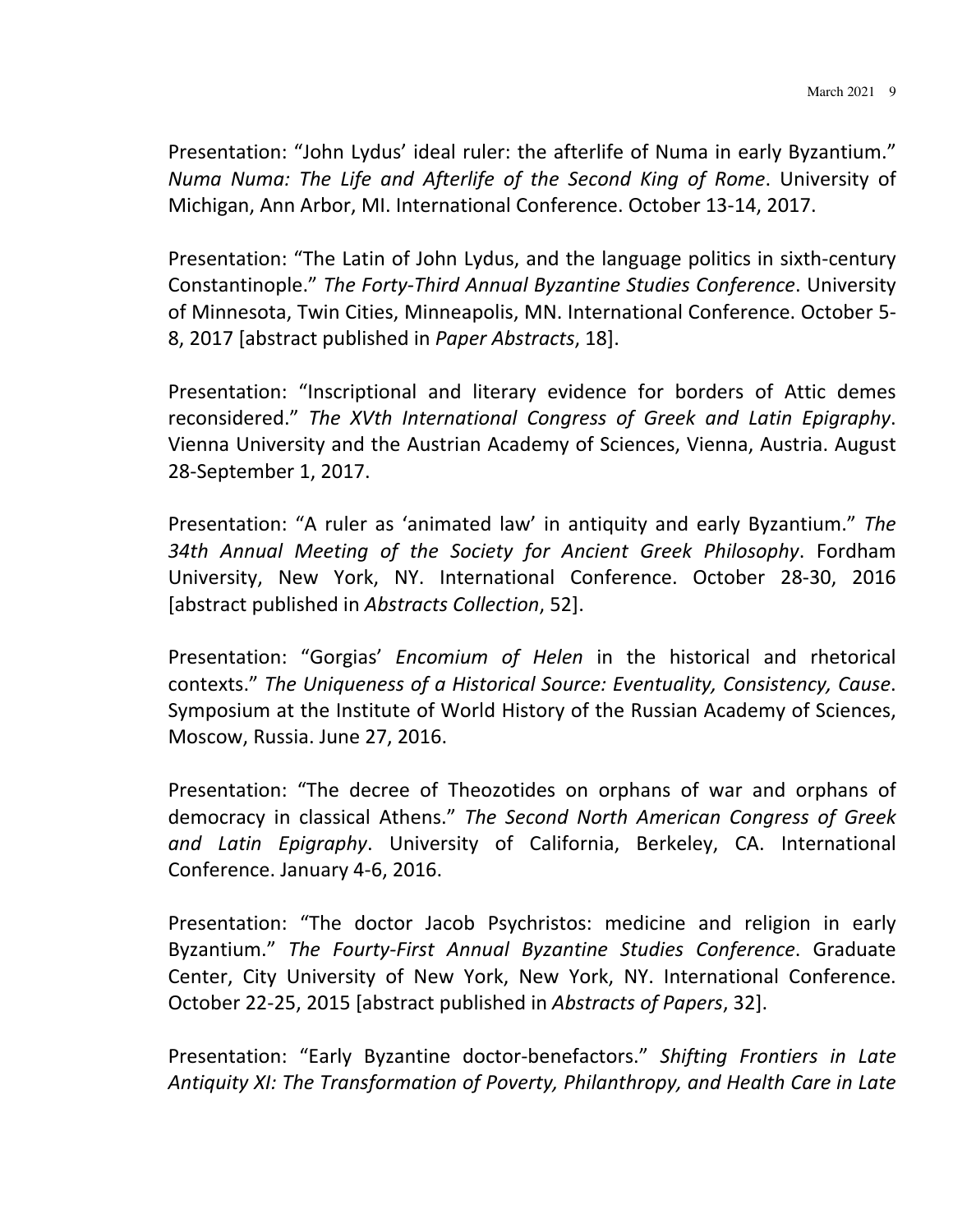Antiquity. University of Iowa, Iowa City, IA. International Conference. March 26-29, 2015.

Presentation: "The *topos* of the orator Demades addressing King Philip II after the battle of Chaeronea." Interdisciplinary Workshop on Greek History and Political Theory. Indiana University, Bloomington, IN. November 15-16, 2014.

Presentation: "Emperor and law in early Byzantium: the hidden debate between Emperor Justinian and John Lydus." 49th International Congress on Medieval Studies. Medieval Institute, Western Michigan University, Kalamazoo, MI. May 8-11, 2014.

Presentation: "Theramenes in the Athenian oligarchic revolutions of 411 and 404 B.C." *Indiana Classical Conference Annual Meeting*. Butler University, Indianapolis, IN. February 28-March 1, 2014.

Presentation: "Marrying a barbarian: the status of children from mixed marriages in ancient Greece." American Historical Association. 128th Annual Meeting. Washington, D.C. January 2-5, 2014.

Presentation: "Succession and posthumous adoption in classical Athens." *Family*, *Clan, and Community in Antiquity*. Symposium at the Institute of World History of the Russian Academy of Sciences, Moscow, Russia. June 25-26, 2013.

Presentation: "The role and status of women in Greek legislation from the sixth century B.C." *American Historical Association. 127th Annual Meeting*. New Orleans, LA. January 3-6, 2013.

Presentation: "John Lydus' political message and the Byzantine idea of imperial rule." The Thirty-Eighth Annual Byzantine Studies Conference. Hellenic College Holy Cross, Brookline, MA. International Conference. November 1-4, 2012 [abstract published in *Abstracts of Papers*, 56-57].

Presentation: "The historical and political context of the 'Persian Debate' (Herodot. 3.80-84)." Annual Meeting ("Adaptations in the Ancient World"). The Association of Ancient Historians. Mercyhurst College, Erie, PA. May 5-8, 2011.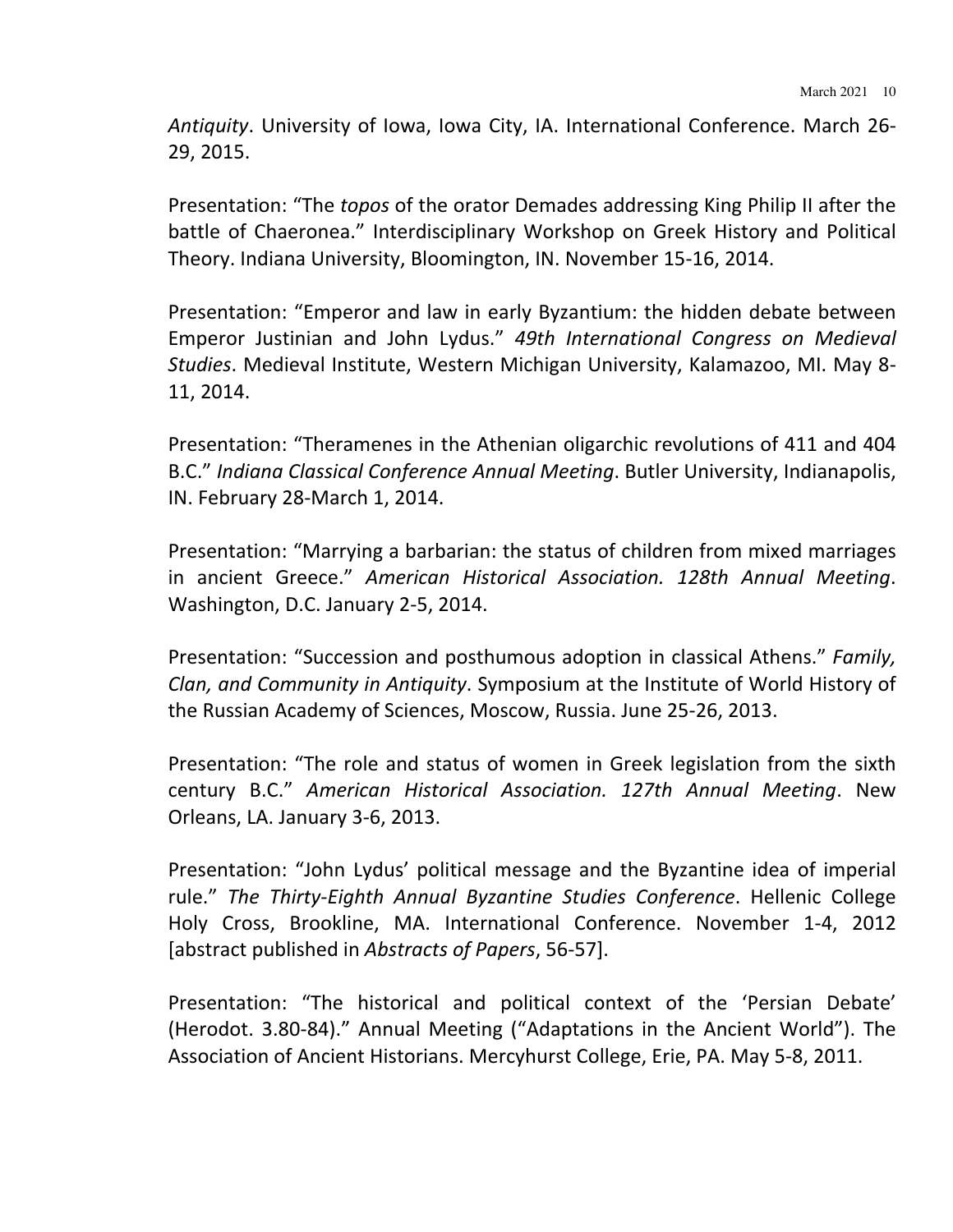Presentation: "*Politeia* and the problem of 'graded citizenship' in Hellenistic Rhodes and Alexandria." *Politeia. Greek Citizenship in the Hellenistic and Roman* Periods. Harvard University. International Symposium [The Volkswagen Foundation]. April 15-16, 2011.

Public lecture: "The Athenian kinship democracy." Brown University, Providence, RI. February 17, 2011

Public lecture: "The origins of democracy: the modern myth and the ancient reality." Ball State University, Muncie, IN. February 9, 2011.

Presentation: "The cultural context of Byzantium's political and religious controversy with the West." The Thirty-Sixth Annual Byzantine Studies Conference. University of Pennsylvania, Philadelphia, PA. International Conference. October 7-10, 2010 [abstract published in *Abstracts of Papers*, 107-108].

Invited lecture: "Cleisthenes' reorganization of Attica." Ancient Studies *Colloquium*. Indiana University, Bloomington. February 12, 2010.

Presentation: "Identities and Cultures of Justinianic Byzantium." *Identity and Identification in Antiquity*. Florida International University, Miami, FL. International Conference. April 7-10, 2009.

Chairing the panel "Presenting Imperial Power." Shifting Frontiers in Late Antiquity VIII: Shifting Cultural Frontiers in Late Antiquity. Indiana University, Bloomington, IN. International Conference. April 2-5, 2009.

Presentation: "The concept of 'ancient imperialism' in the modern age of 'globalization.'" *American Historical Association. 121st Annual Meeting*. Atlanta, GA. January 4-7, 2007.

Public lecture: "The king, the general, his mistress, and her historians: the story of the courtesan Thaïs and the history of the king Ptolemy I." Michigan State University. East Lansing, MI. October 2003.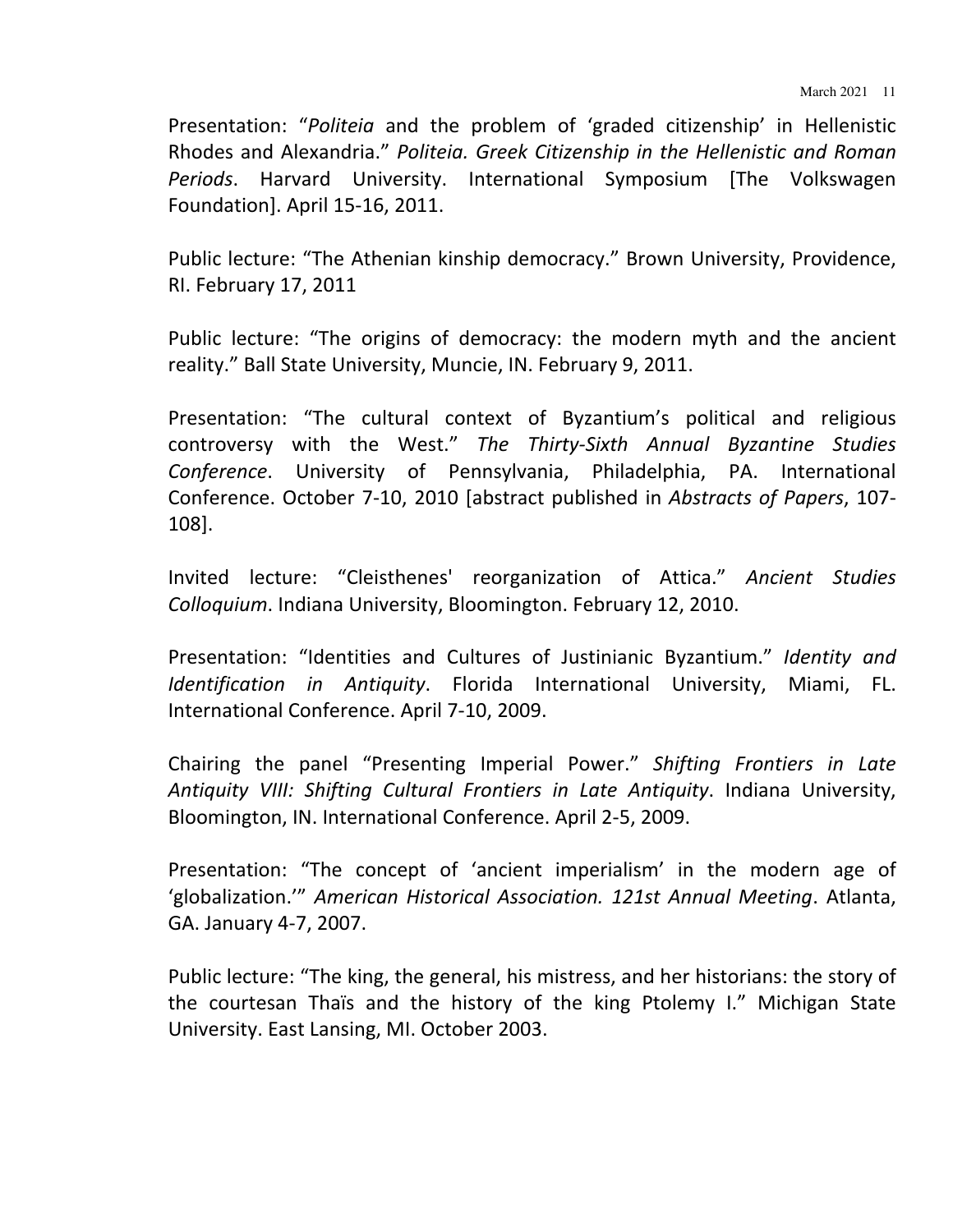#### **TEACHING EXPERIENCE**

**Ball State University:** Associate Professor (2009-present), Assistant Professor (2004-2009)

Courses taught: Ancient Greece (survey course), The Hellenistic Mediterranean *World* (upper level class), *Approximating Alexander the Great* (graduate seminar), *Roman Civilization* (survey course), *The Roman Republic* (upper level class), *The Roman Empire* (upper level class), *Byzantine Civilization* (upper level class), *The West in the World* (introductory survey), World Civilization (Part I: to 1500) (introductory survey)

### **Michigan State University:** Visiting Assistant Professor (2001-2004)

Courses taught: Ancient Greek history (survey course), Ancient Roman history (survey course), *The Roman empire* (honors course), Western Civilization to 1500 (introductory survey), the European Middle Ages (introductory survey), Seminar in comparative history, Senior seminar, Seminar in historical methods for history majors

**Harvard University:** Teaching Fellow (1997-2001)

Courses taught: Ancient Greek Democracy (survey course), The Mediterranean *World: Alexander to Antony* (upper level class), The Rome of Augustus (survey course), The Roman Empire: Augustus to Constantine (upper level class), The *Christian Revolution* (survey course), *The Medieval Court* (survey course), *The Crusades* (survey course), Western Societies: From Antiquity to 1650 (introductory survey), Honors Research Seminar for history majors

### **SCHOLARSHIPS, FELLOWSHIPS, AND GRANTS**

| A semester-long paid leave for academic research (BSU)           | 2010, 2017 |
|------------------------------------------------------------------|------------|
| Harvard History Department Summer Grant                          | 1996       |
| Harvard University Full Tuition Fellowship                       | 1995-1997  |
| Fellowship of the École française d'Athènes                      | 1995       |
| Fellowship of Westfälische Wilhelms-Universität, Münster         | 1994-1995  |
| Traveling Fellowship of the Craven Committee (Oxford University) | 1993       |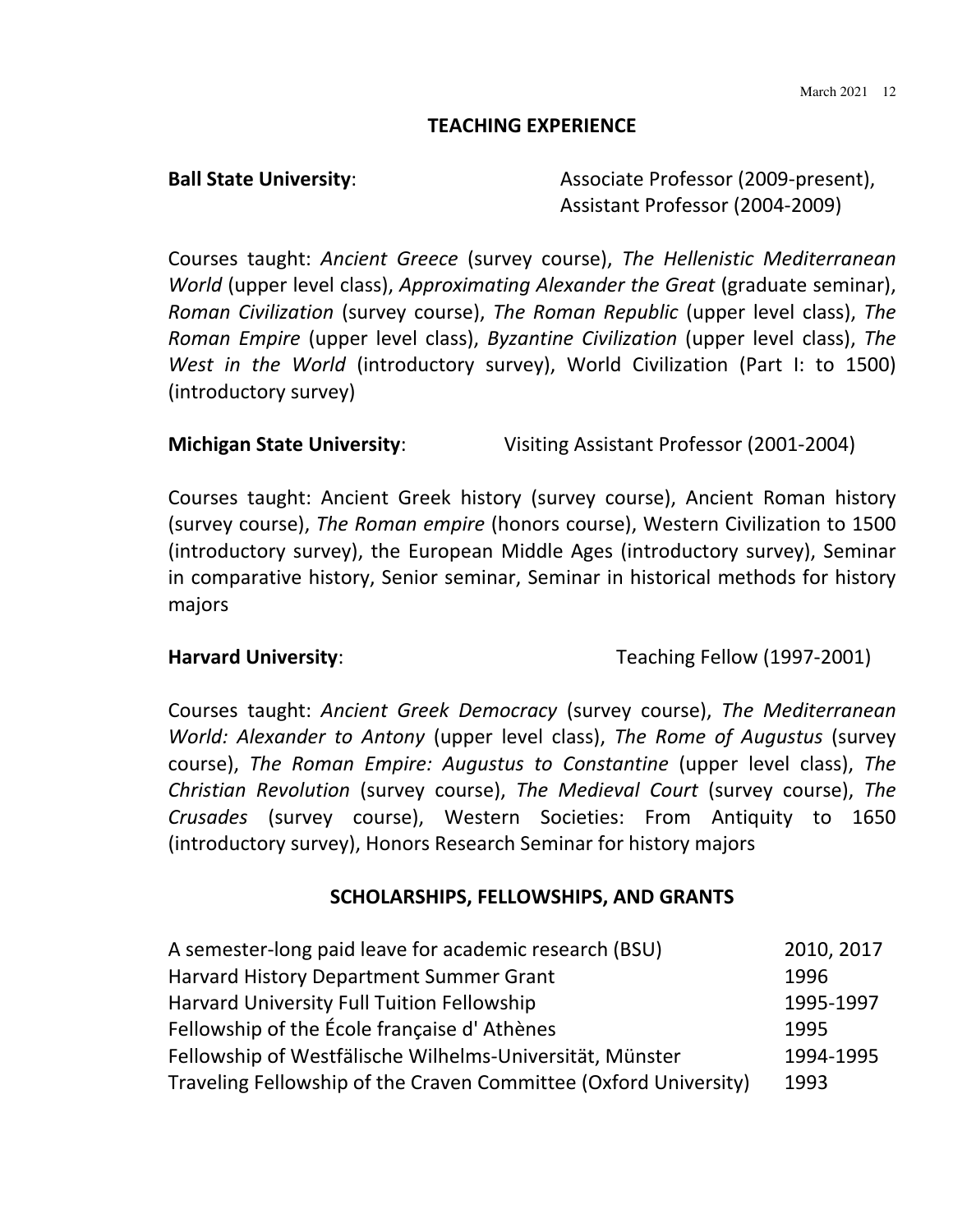| Soros Scholarship                             | 1992-1993 |
|-----------------------------------------------|-----------|
| Russian Academy of Sciences Junior Fellowship | 1990-1992 |

#### **SCHOLARLY RESIDENCES**

École française d' Athènes. 1995.

Forschungsstelle ASIA MINOR im Seminar für Alte Geschichte, Westfälische Wilhelms-Universität, Münster. 1994-1995.

Centre Pierre Paris, Université Michel de Montaigne, Bordeaux III. 1993-1994. Corpus Christi College, Oxford University. 1992-1993.

#### **SERVICE**

BSU. The Ancient Studies Program. 2005-: Director. BSU. The Creative Arts Committee. 2015-: Chairperson; 2014-5: Member BSU. CAES Conference Prizes Committee. 2004-5: Member. BSU. CSH P&T Humanities Subcommittee, 2018-2019: Chairperson BSU History Department. The Advisory Committee. 2019-20, 2011, 2008-9: Member BSU History Department. The Curriculum Committee. 2013: Member BSU History Department. The Honors, Scholarships, and Recognition Committee. 2009-11: Secretary; 2007-9: Chairperson; 2005-7: Secretary. BSU History Department. The Merit & Scholarship Committee. 2018-9: Member; 2017-8: Secretary; 2016-7: Chairperson; 2009-11: Member BSU History Department. The P&T Committee. 2021-: Member, 2018-9: Chairperson, 2011-2: Member **BSU History Department. The Search Committee:** Eastern and Southern European History. 2004-5: Member. BSU History Department. The Search Committee: Middle Eastern History. 2014-5: Member. BSU History Department. The Student History Conference Committee. 2014-7: Chairperson BSU History Department. The Undergraduate Programs Committee.